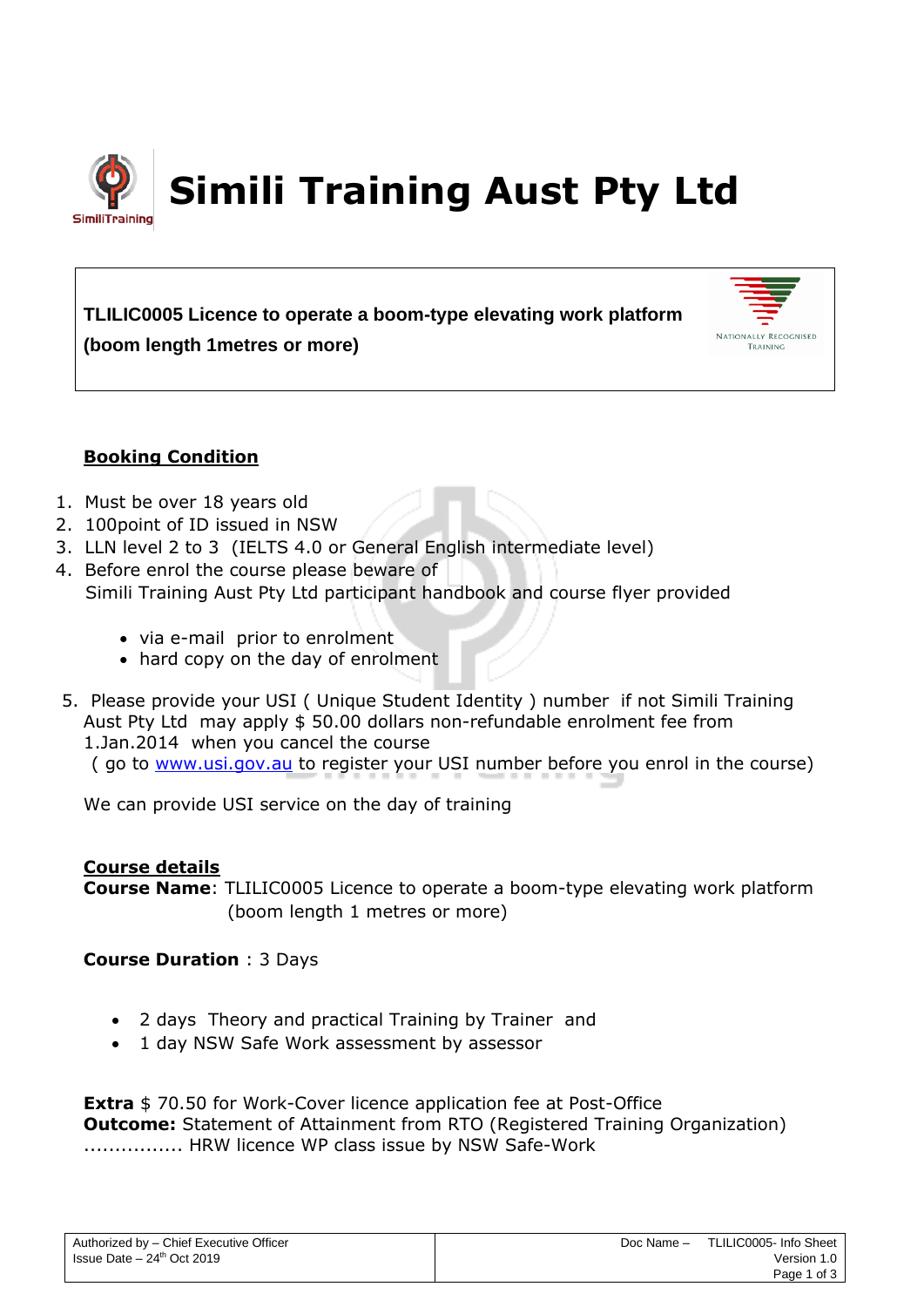# **WP Course Content**

This unit involves the skills and knowledge required to operate a EWP , including

- Compliance with WHS Licensing legislation
- Plan and prepare for the work/task
- Job Safety analysis and Risk Assessment
- Inspection and Pre-operational checks
- Safety/Warning Decal Interpretation
- Safety harnesses check/or inspection
- Perform work/task
- Emergency Procedures
- Pack up

# **Under the HRW WP licence course training and assessment**

All the participant must ensure that operation of a EWP is performed under some supervision from trainer / or assessor, generally within a team environment.

It involves the application of routine equipment operation principles and procedures to maintain the safety and operation of a EWP in a variety of operational contexts.

### **On training day**

- Please Must bring photo ID and Medicare ( **eg Driver license ,photo Id card.**
- **PPE** : Safety shoes, Hard Hat, Hi-vis vest
- **Event of Raining** : Rain Coat required for Practical training and Assessment
- If you have any RPL reference ( eg: previous licence, Statement of attainment , log-book ..)
- Your own lunch if not, can purchase from takeaway shop around corner